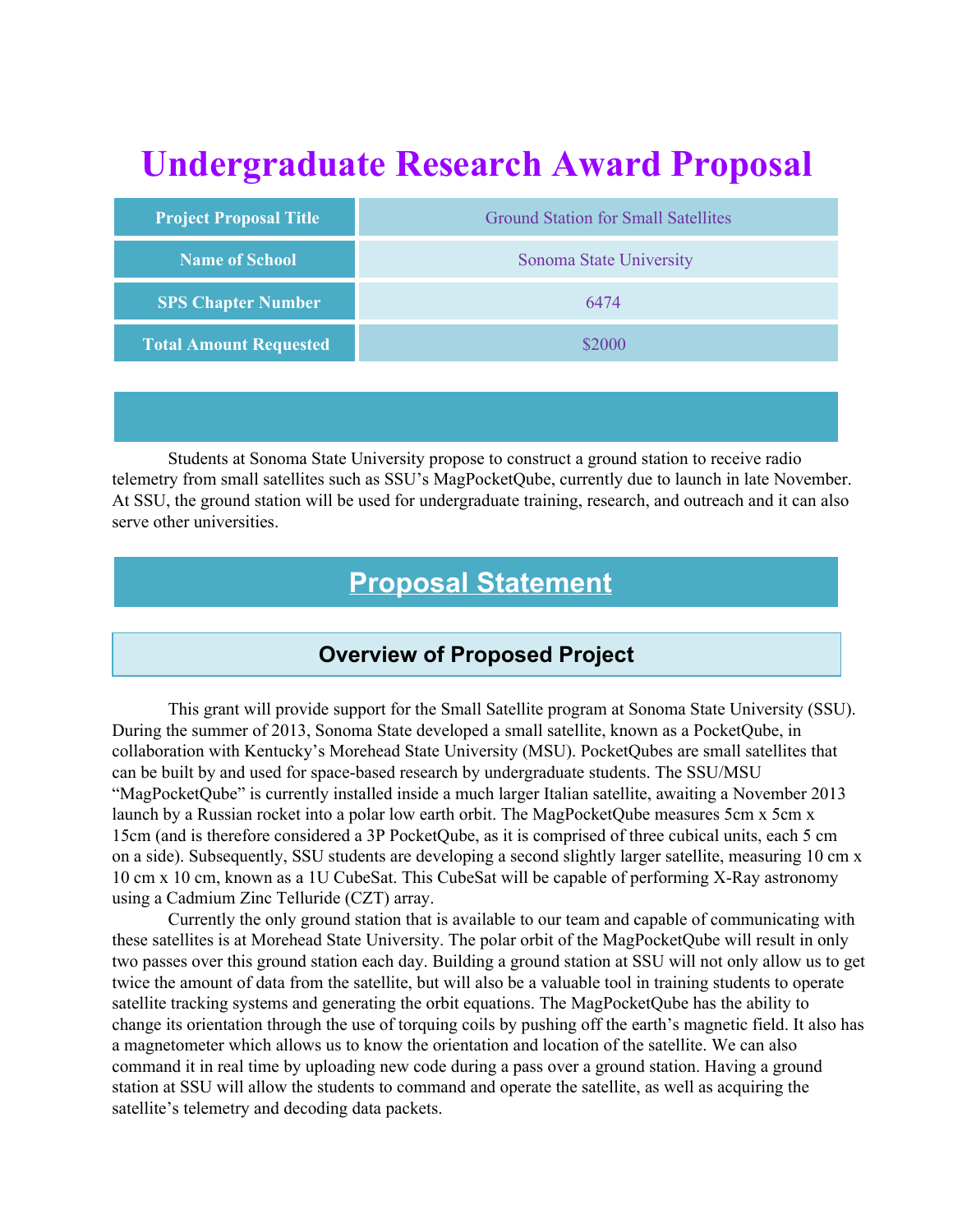The project will entail building the tracking system and ground station at SSU. The ground station's physical components will include the rotator assembly, antenna system, amplifiers and radios. We will use open source software which includes tracking and packet decoding software. Students working on the ground system will gain experience in both hands on and computer applications.

The primary objective of this project is to gather telemetry and command current and future SSU satellites. In addition to gathering our own data, we will also be able to decode the data from other university satellites that operate in the MagPocketQube's 70cm HAM band. This will give students experience working in collaboration with students from other universities.

The SPS at SSU will be responsible for the operation and maintenance of the ground station. SSU will benefit by improving our Small Satellite program so that we can not only develop and build the satellites, but we will also be able to operate them, acquire data and analyze the data, thereby conducting physics experiments. This project also has the potential to contribute nationally by receiving satellite data packets from CubeSats built by other universities.



The MagPocketQube as delivered for launch

#### **Background for Proposed Project**

Current SSU students have been working with a volunteer mentor, Dr. Garrett Jernigan, to learn how to build a ground station at SSU. Dr. Jernigan also oversaw the MagPocketQube development, construction and testing work done primarily by SSU student Kevin Zack (with assistance from several other students). Dr. Jernigan is a licensed Ham operator and has built a similar version of the ground station that we are proposing to build. Since the cost of the ground system is more than this grant can provide, we will either borrow some of the parts or obtain departmental funding for the balance.

Working with Dr. Jernigan, we have assembled a radio system that has an acceptable signal to noise ratio for communications with CubeSats. To date, without using a tracking system, we were able to record a radio signal from a University of Colorado, Boulder CubeSat for 90 seconds as it flew through the beam of the Yagi antenna. This radio setup has therefore proved to be a viable configuration for CubeSat communication. The rotator assembly that we will use is the same assembly used at CU Boulder. The hardware has been proven by both universities and amateur Ham operators.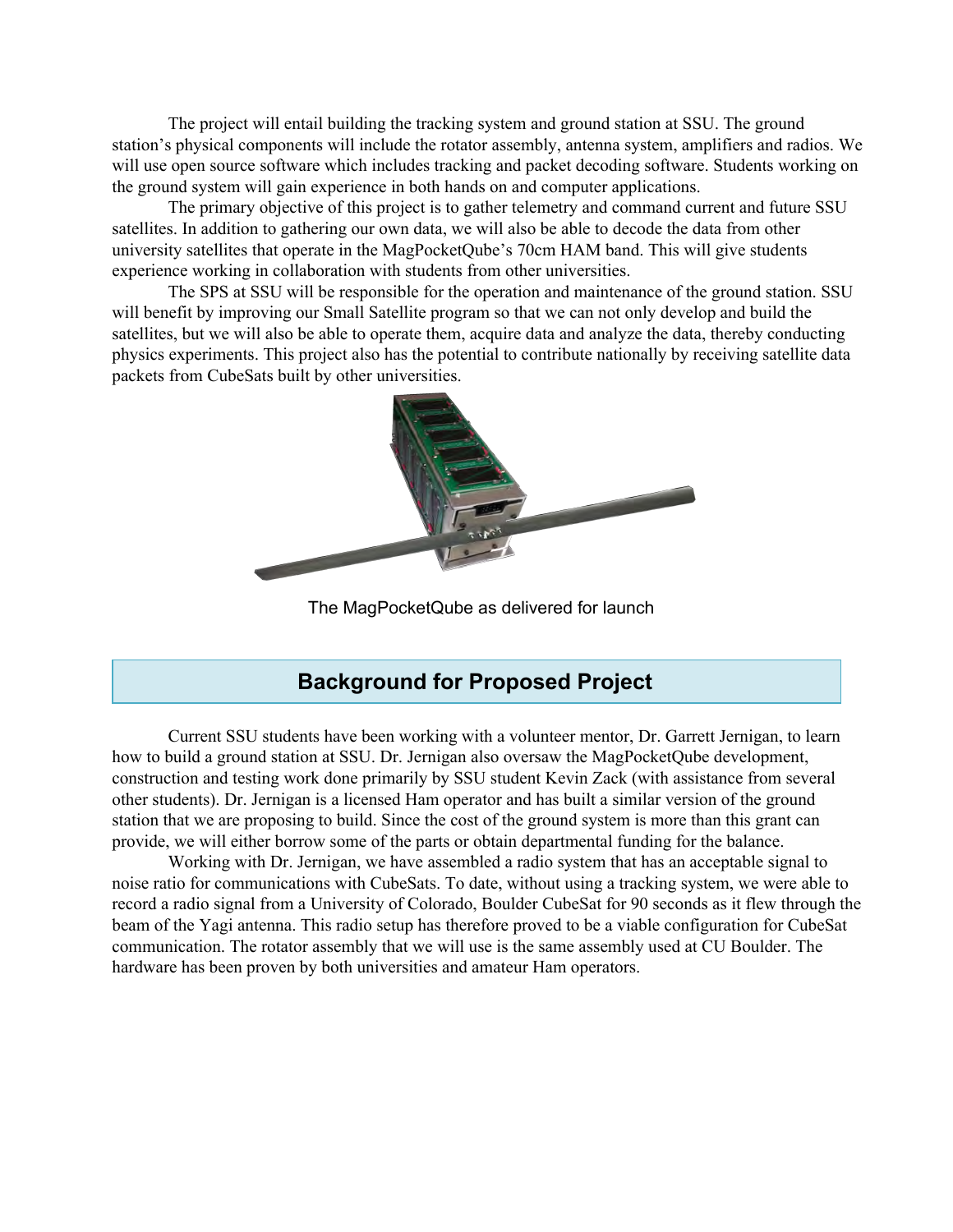

**Expected Results**

Upon completion, we expect the ground station to have the ability to track satellites, allowing us to receive and decode telemetry packets. We also expect the students working on the project to obtain the fundamental knowledge of satellite tracking and antenna systems.

This will be the final piece to the CubeSat life cycle at SSU, completing the program. So far, we have designed and built satellites and will shortly have a satellite in orbit. However, without the ground station at SSU, we will not be able to obtain our own telemetry, leaving gaps in our ability to perform satellite tracking and control, as well as data acquisition, decoding, and data analysis. This latter ability is especially important as SSU's satellites gain in sophistication from simple magnetic measurements to X-ray astronomy observations (the scientific goal of our second satellite, which is now being designed).

#### **Description of Proposed Research - Methods, Design, and Procedures**

The ground station is comprised of a rotator and a rotator controller that interfaces to a computer. Attached to the rotator is a Yagi antenna with a pre-amp. The signal is fed into a RF-daughterboard, that takes the 437 MHz signal and feeds it into the B100 receiver. To transmit, a second wider-beam Yagi antenna is also attached to the rotator. The transmitter is a RFM22B, the same transceiver as the satellite and is attached to a 50W amplifier. This enables us to communicate and command the satellite.

Figure 2 shows a screenshot of the HAM software that allows us to see a "waterfall" plot of the signal in frequency vs. time. The left side top panel shows the actual CU Boulder satellite signal. The signal is tilted due to the Doppler shift changing the frequency as it flies overhead. The right side top panel shows the signal from a ground-based engineering model of the MagPocketQube which is transmitting beacons every 20 seconds.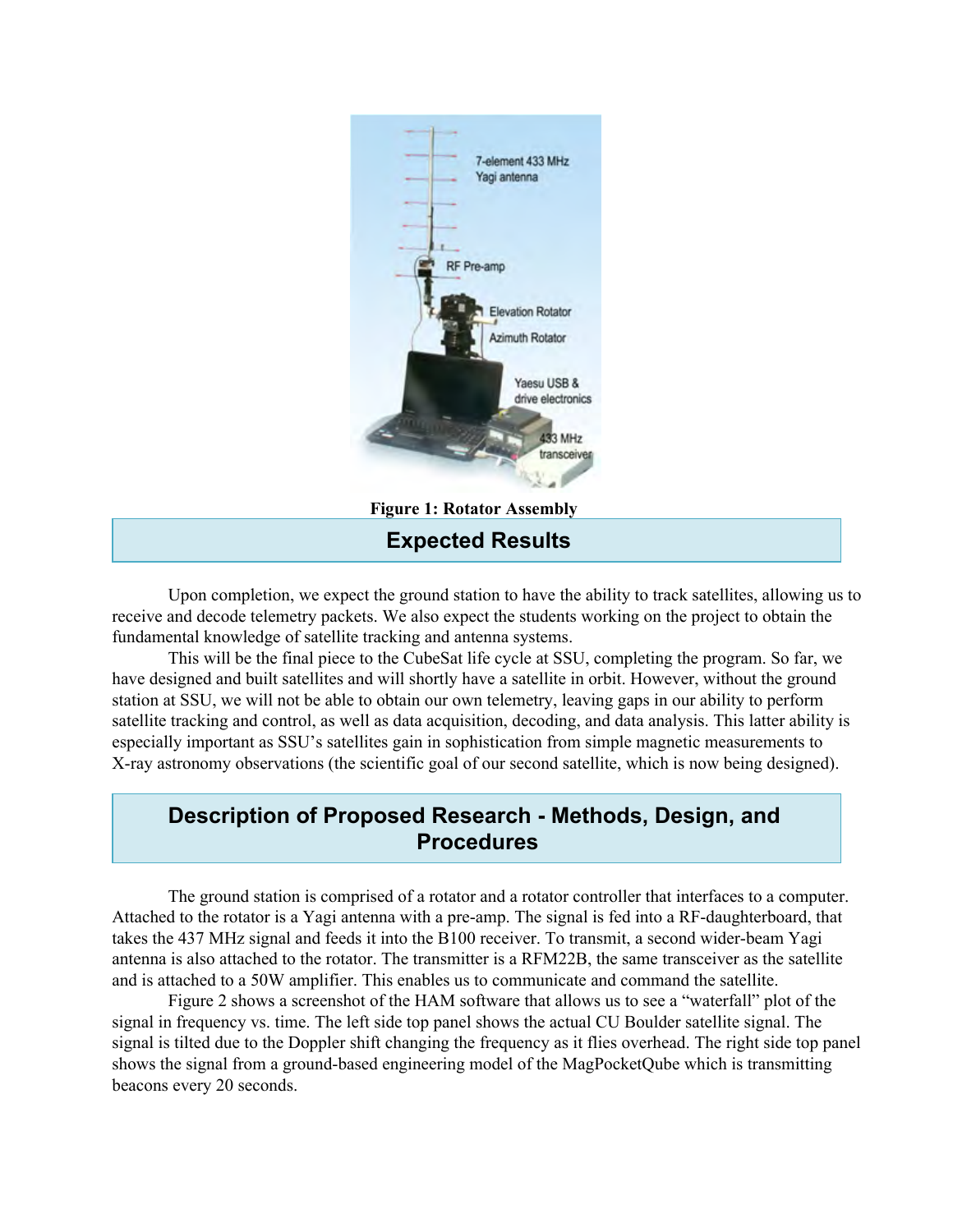

**Figure 2**

#### **Plan for Carrying Out Proposed Project**

The project will be built by the SPS at SSU and operated by the students. To build the ground station it will require at least three students to assemble and raise the mast. There will be a minimum of four people, two teams of two that will operate the ground system. The teams will be required to teach lower division students, so as they graduate there will be teams to replace them.

Student Kevin Zack, the project leader of the MagPocketQube, will lead the development of the ground system. Student Aaron Owen, who has over 15 years of IT experience, will provide computer and networking expertise and support for the project. This is necessary because the system will be designed for remote computer controlled operation. After Zack graduates, Owen will continue to lead the project in future years.

SSU has three labs dedicated to the development of the small satellites. One of the labs will be dedicated to the ground system computers. The antenna rotator system will be installed on the SSU Campus, most likely on the roof of the science building which houses the Department of Physics and Astronomy.

The computers used for the ground station will be donated by the Physics and Astronomy Department. The final parts of the ground system i.e. notch filters and RF boards, will initially be loaned to the Physics and Astronomy Department by collaborator Dr. Garrett Jernigan, but will eventually be purchased using departmental funds. Oversight of this project and additional technical support will be provided by Dr. Lynn Cominsky, the chair of the Physics and Astronomy Department, and by departmental technician Steve Anderson.

#### **Project Timeline**

In January and part of February the SSU SPS team will build and mount the ground station as well as implement the computer network. The system will be calibrated for a mid-March test. The first time we gather data, we will direct the system to go to a single point in the sky and let a satellite fly though the beam. From this information we can fine tune the tracking system. After the stationary tests we will attempt to track a satellite though the full pass. We will then decode the first packets and write the interim